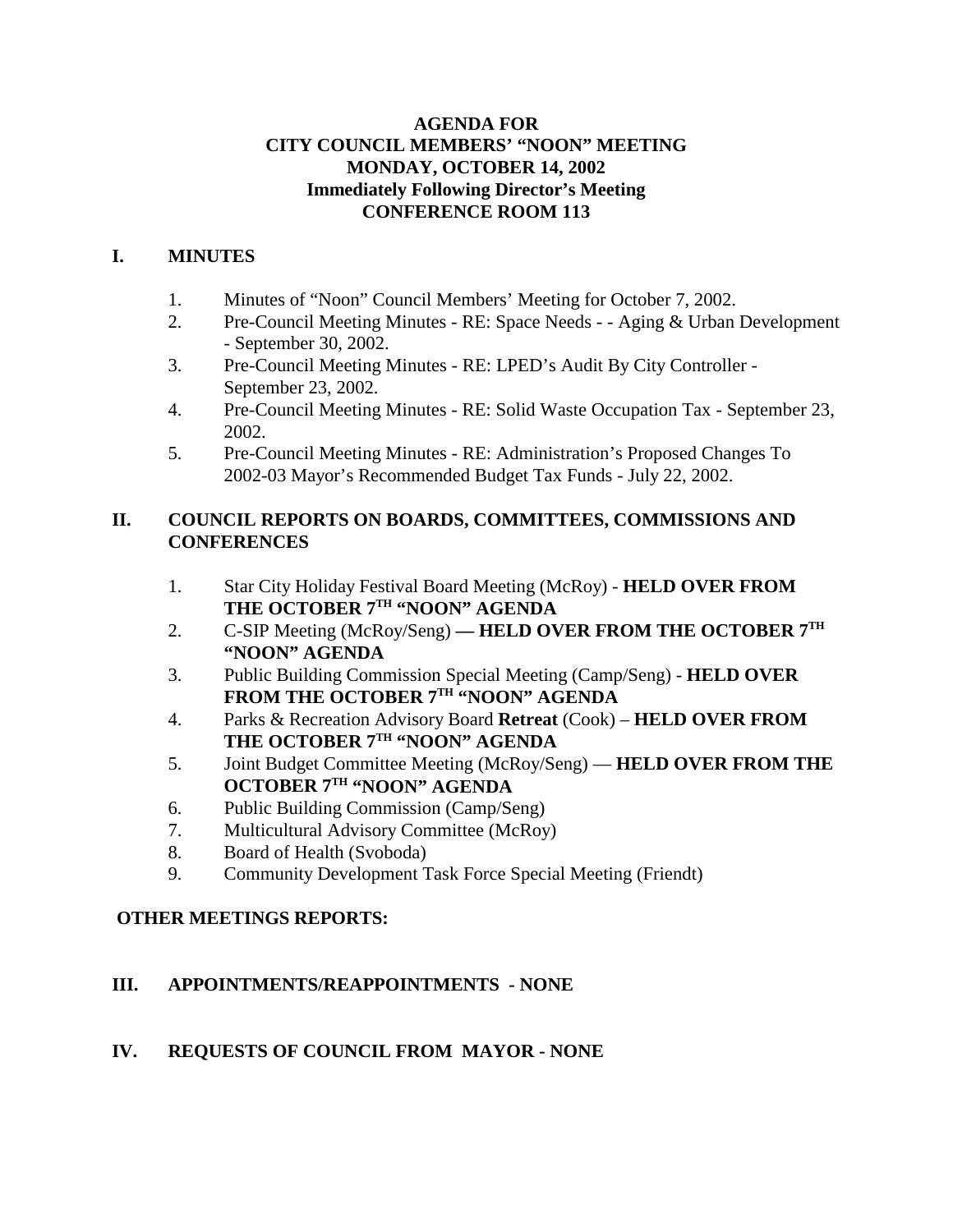### **V. MEETINGS/INVITATIONS**

- 1. Nebraska Neighborhoods: Making A Difference! 9<sup>th</sup> Annual Neighborhood Recognition Conference where Nebraska's neighborhood associations share ideas, celebrate accomplishments and create partnerships for a better future. On Saturday, October 26, 2002 from 8:30 a.m. to 1:15 p.m. at Mahoney State Park Lodge - 2002 UCIP Conference & Luncheon - \$15.00 per person by Wednesday, October  $23^{\text{rd}}$ , \$18.00 per person after Oct.  $23^{\text{rd}}$  or \$6.00 per person with no meals -472-9217. (See Brochure)
- 2. Invitation "A Global Response to Terrorism" United Nations Day Proclamations Signing on Wednesday, October 16, 2002 at 10:30 a.m. at Warner Chamber, State Capitol - (See Invitation).
- 3. On behalf of Lincoln Action Program invites you to our  $12<sup>th</sup>$  Annual Phoenix Awards Breakfast Reception on Saturday, October 26, 2002 at 8:00 a.m. at the Old Country Buffet, 23rd & "O" Streets - Please RSVP to Connie Burkey at LAP at 471-4515, ext. 227. (See Letter of Invitation).
- 4. Another event for LAP Lincoln Action Program's Annual Meeting on Tuesday, November 19, 2002 from 11:45 a.m. to 1:30 p.m. - Luncheon Meeting - At the Cornhusker Hotel - The Annual Meeting theme this year is "Looking Back-Moving Forward". (See Letter of Invitation, which is in the Letter from Deb Daily, LAP Internal Operation Director regarding the  $12<sup>th</sup>$  Annual Phoenix Awards Breakfast Reception).
- 5.  $2002 \text{ MLK} 9^{\text{th}}$  Annual "Freedom Breakfast" on Friday, January 17, 2003 from 7:30 a.m. to 8:30 a.m. (Doors open at 7:00 a.m.) - At the Embassy Suites, 1040 "P" Street - \$15.00 per person - RSVP by November 22, 2002. (See Invitation).

### **VI. MISCELLANEOUS**

1. Discussion of Information Services charges and service. (Requested by Jon Camp). — **HELD OVER FROM THE OCTOBER 7TH "NOON" AGENDA** 

### **VII. CITY COUNCIL MEMBERS**

### **VIII. ADJOURNMENT**

ca101402/tjg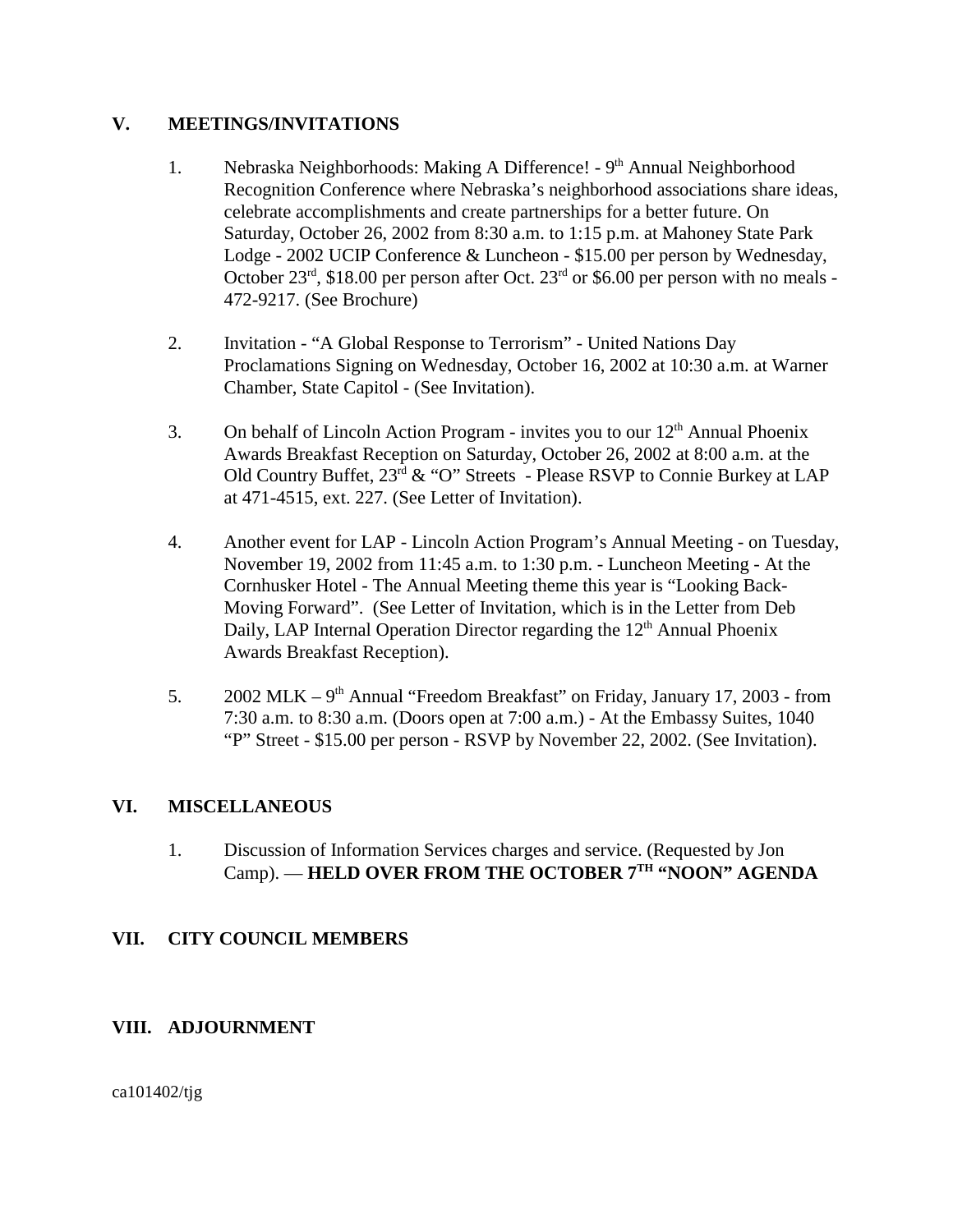# **MINUTES CITY COUNCIL MEMBERS' "NOON" MEETING MONDAY, OCTOBER 14, 2002** *CONFERENCE ROOM 113*

**Council Members Present:** Jonathan Cook, Chair; Jon Camp, Vice Chair; Glenn Friendt, Annette McRoy, Coleen Seng, Ken Svoboda, Terry Werner; ABSENT: None

**Others Present:** Mark Bowen, Ann Harrell, Mayor's Office; Don Taute, Joel Pedersen, City Attorney's Office; Joan Ray, Council Secretary; Darrell Podany, Aide to Council Members Camp, Friendt and Svoboda.

### **I. MINUTES**

- 1. Minutes of "Noon" Council Members' Meeting for October 7, 2002.
- 2. Pre-Council Meeting Minutes RE: Space Needs - Aging & Urban Development September 30, 2002.
- 3. Pre-Council Meeting Minutes RE: LPED's Audit By City Controller September 23, 2002.
- 4. Pre-Council Meeting Minutes RE: Solid Waste Occupation Tax September 23, 2002.
- 5. Pre-Council Meeting Minutes RE: Administration's Proposed Changes To 2002-03 Mayor's Recommended Budget Tax Funds - July 22, 2002.

Chair Jonathan Cook requested a motion to approve the above-listed minutes. Ken Svoboda moved approval of the minutes, as presented. The motion was seconded by Glenn Friendt and the minutes were approved as presented by unanimous consensus.

# **II. COUNCIL REPORTS ON BOARDS, COMMITTEES, COMMISSIONS AND CONFERENCES -**

1. STAR CITY HOLIDAY FESTIVAL BOARD (McRoy) - *Held over from the October 7th "Noon" Agenda* - Ms. McRoy indicated that they had not had a sufficient number of Board Members in attendance for a quorum. She did note that the sponsorship for the parade is down at this point

2. C-SIP MEETING (McRoy/Seng) **—** *Held over from the October 7th "Noon" Agenda* Ms. Seng reported that the meeting had been a long, drawn-out process. She stated that the Executives of the Woods and Lincoln Foundations, the United Way and JBC people are trying to come up with a new system, but are really struggling; and another meeting has been scheduled. She noted that Kent Seacrest has been trying to facilitate this because we've had so much trouble. She added that someday, she can share exactly where the group has come; but right now it's just dreadful.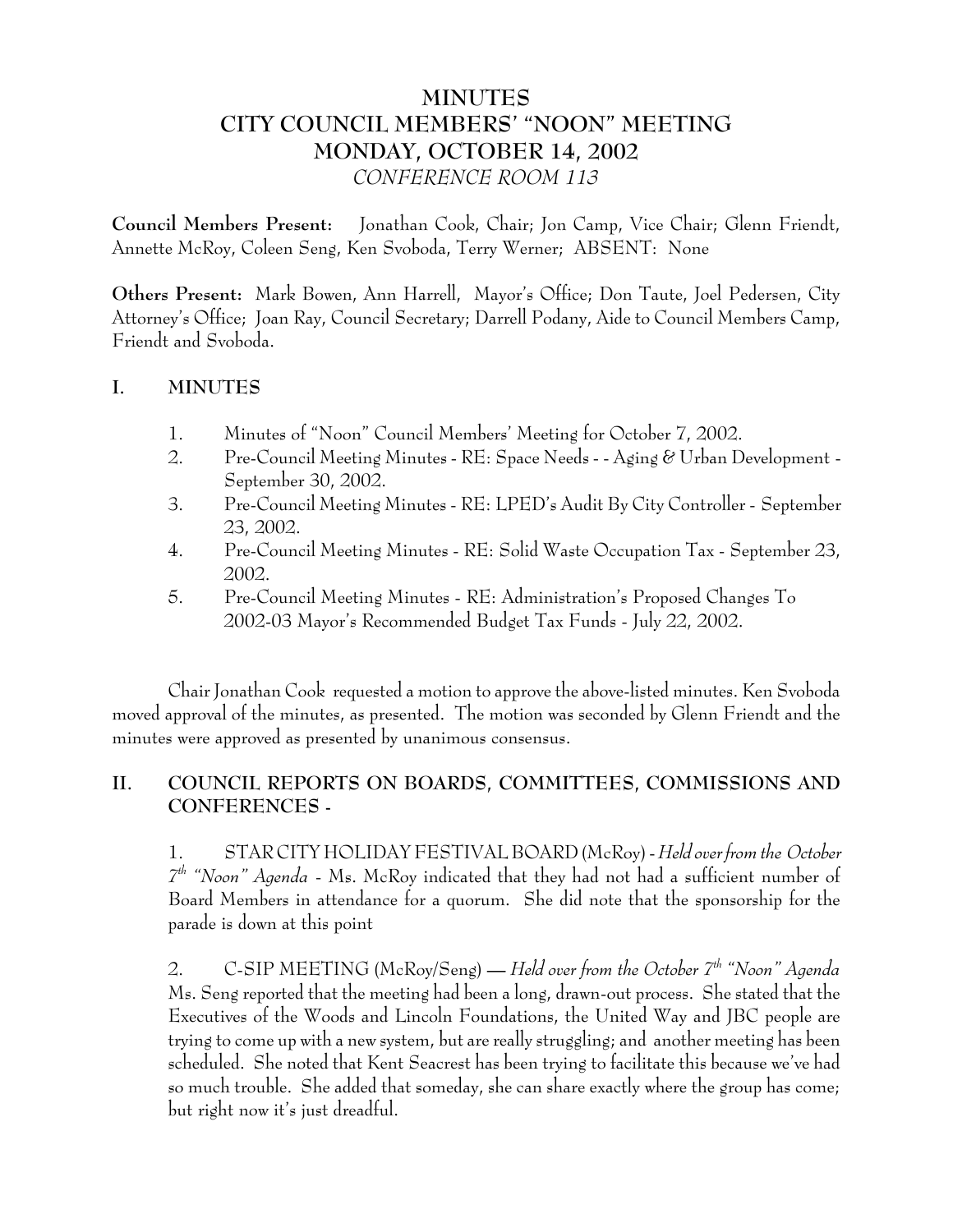3. PUBLIC BUILDING COMMISSION - Special Meeting (Camp/Seng) - *Held over from the October 7<sup>th</sup>* "Noon" Agenda Mr. Camp reported that there had been an Executive Session regarding the parking garage. Then there was discussion on the Master Plan with some revisions and Mr. Camp noted that progress. is being made. He and Ms. Seng had brought up the fact that they needed to have JoAnne Kissel back for a further update. He informed Council that a pre-council meeting had been scheduled for November 18th.

Mr. Cook noted that he wanted to discuss the pre-council scheduling procedures. Ms. Seng commented that it was their understanding, and perhaps she and Mr. Camp had been incorrect, that Council Members were somewhat unsettled on the plan that had been presented at the last pre-council by Ms. Kissel, so, they decided to bring it back for further input and discussion. She noted that if they had been incorrect, they wouldn't need another pre-council. Ms. Seng reported that Linda Wilson had watched the previous pre-council on tv and had noted that it didn't look like Council was too settled on the issue.

Mr. Cook commented that he didn't feel another presentation was needed other than just a few minutes on what has changed. Otherwise, it would be all questions from the Council Members. He wondered if an hour would be needed if it's just a question session. Mr. Camp noted that an hour was the time discussed by Ms. Seng and himself. He stated that the concern is that the Public Building Commission is setting forth this Space Needs study and it has a 10 year impact on the City as well as the County. We really want to make sure everyone knows the direction we're taking in the shifting of the space needs for all of the agencies and departments.

Mr. Cook asked if there were any decisions.... Mr. Seng noted that Council Members needed to understand that `Health Department needs' is the number one issue to get moving on, because they are in such desperate straits for space. Ms. Seng noted that Director Dart is meeting with neighbors and talking with them regarding that need.

Then, we will begin on the very first phase by sending out our food vendor proposals requests. We're still working on the  $1<sup>st</sup>$  and  $2<sup>nd</sup>$  floor and trying to avoid moving anyone that we don't have to....in a cost savings effort.

Mr. Cook stated that he felt the biggest issue with the Health Department is the road, more than the neighbors. Ms. Seng answered that that is true, but the big issue with the PBC is the building. Mr. Cook noted that the Building Commission doesn't control the roads. Mr. Camp stated that if we adopt a space plan, that is where we need to have the dialogue. Mr. Werner stated that he wants to remain informed, but the reality is that the Council has nothing to say about the actual course to be taken, other than Ms. Seng and Mr. Camp taking the Council Members' thoughts back to the PBC meetings. Ms. Seng indicated that that is true. Mr. Camp added that he certainly did want to know what the Council Members thoughts on this expansion program really are...so, realistically, Council does have some impact on the decisions being made by the PBC.

Discussion ensued with Council deciding that another pre-council would be called since some members still had questions that needed answers.

Mr. Camp continued the PBC report. He noted that they had adopted the Space Heater Policy that the State has in place. He offered copies to Council Members. Another issue also came up on aquariums. There are approximately a dozen of them in the building; and, apparently 911 has an enormous one, and they're worried if it ever broke it might destroy the radios in that area. Employee morale was mentioned as an issue that should also be considered in making a decision on the aquarium issue, with the observation that the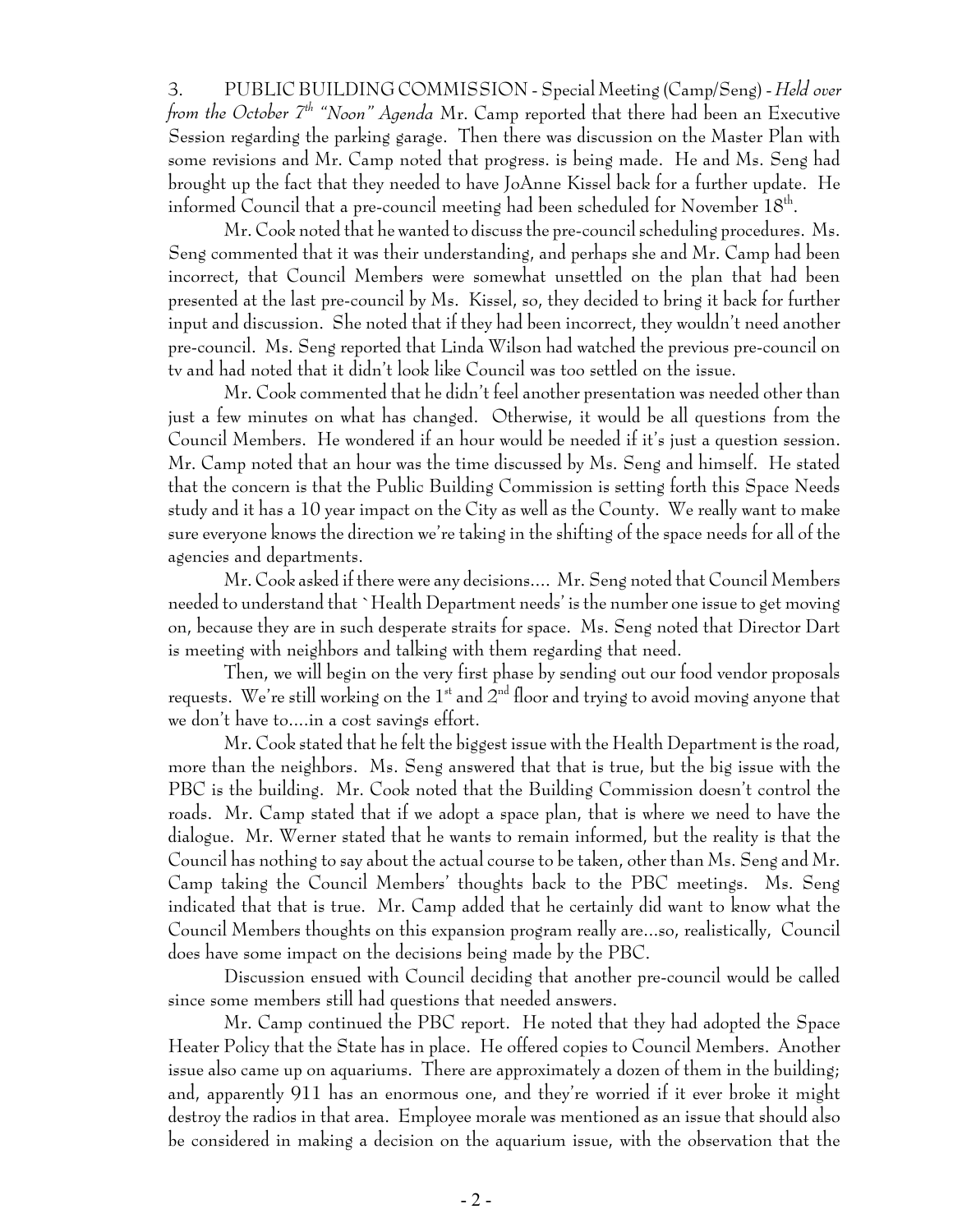environment in the 911 area is rather bleak and the aquarium might be a needed morel booster. Mr. Camp continued noting other issues that had been discussed at the PBC meeting, including the City's Breast-feeding Policy.

Ms. Seng noted that they approved the purchase of property on  $8^{th}$  Street which is next door to property already owned by the City. Mr. Camp added that they had denied a photo exhibit which did not meet the PBC guidelines. There was also a security agreement approved on the "K" Street Power Plant.

Mr. Werner asked what the guidelines were for a photo exhibit? Mr. Camp answered that it has to be general in theme. It couldn't support advocacy of any group. Mr. Roper had advised them that this exhibit should be denied. Mr. McRoy asked what the picture was. It was a photo of a nude with a message that was supporting an advocacy group, though Mr. Camp didn't know what group it was representing. Mr. Svoboda asked if the City had a gallery - asking where the exhibit would be displayed? It was noted that they would be shown in the City's lobbies. Mr. Camp noted that they are at least trying to maintain a uniformity in the displays throughout the City's public buildings.

He noted that they had talked about other issues, but his comments were inaudible. He noted that the Star City Holiday Parade had been approved to allow their participating organizations access to the parking garage when preparing for the parade. They also do allow use of the restrooms. There had been a concern regarding security and the PBC wanted to make sure that those common areas were secure.

He added that the new parking garage will have some shifting to accommodate the Building and Safety Department.

Mr. Werner asked, if the Urban Development lease were approved, would that effect Mr. Camps status on the PBC? Mr. Svoboda stated that he did not believe that would come before the Public Building Commission. Mr. Werner stated that he understood that, but the fact the PBC is contemplating doing the  $3<sup>rd</sup>$  floor of this building and a lot of the things we will do will effect rental of downtown property. Mr. Camp noted that he had thought about that because several months ago he had come out against doing the  $3<sup>rd</sup>$  floor. If that proceeds, and Urban Development goes into the  $2<sup>nd</sup>$  floor...he noted that he could potentially have some conflicts. Ms. Seng noted that Mr. Camp should talk with Dana regarding the issue.

Ms. McRoy brought up the issue of night cleaning staff and the lack of professional appearance they're presenting to the public when they lounge and sit in the lobby areas while on duty. Ms. McRoy also mentioned the lack of cooperation she experienced from an individual when she requested that he unlock the Council Office doors so she could retrieve her packet bag. These issues were discussed briefly and duly noted by the PBC representatives on the Council.

4. PARKS & RECREATION ADVISORY BOARD - **Retreat** (Cook) – *Held over from the October 7th "Noon" Agenda* - Mr. Cook reported that they had met for four hours on October 3rd. Mr. Cook reported that the Trails/Sidewalks Bond issues were discussed. There had been a vote on the sidewalk space ordinance amendments. They unanimously approved a package of amendments that Mr. Cook will be using as a basis for the ordinance that will be brought forward.

Mr. Cook explained that the LES "Check Off" program was also discussed at the Board Meeting and the review revealed an incredible possibility for confusion in the billing procedure. The best method of presenting the opportunity for the check off for a funds transfer to the Parks Department was discussed and possibilities entertained.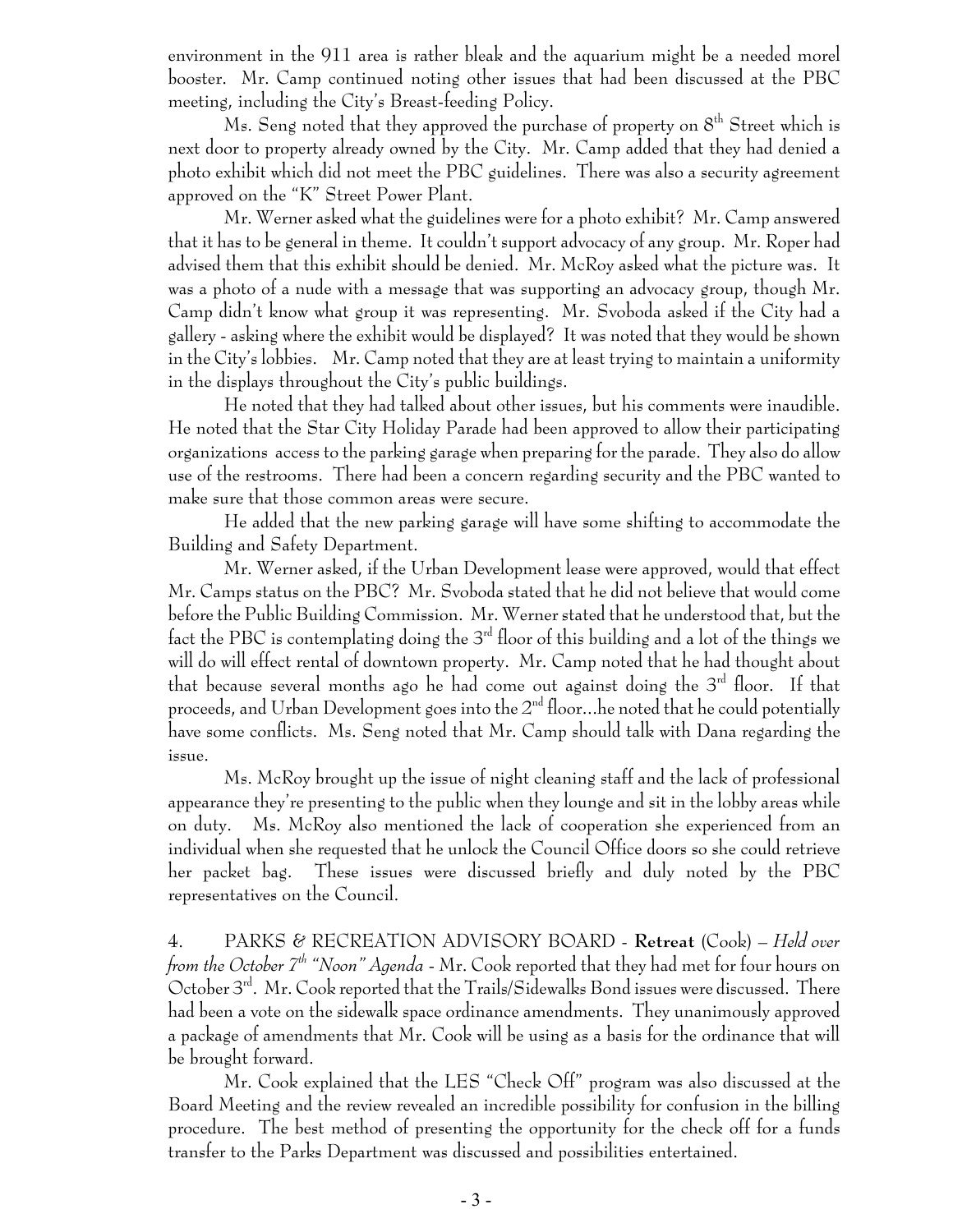Mr. Cook reported that they had also reviewed an update on the Holmes Park Restoration Project and the status of the Impact Fee proposal.

 Another important issue discussed was the alcoholic beverages and public golf course issue. The modification of the SDLs to allow administrative approval of the events was discussed. Secondly, there was an interest in eliminating restriction altogether and allowing golf courses to have alcohol (the same as private courses do now), because these golf courses are going to have a tough time making it and paying their way if they can't offer the same amenities as the private courses.

Discussion continued with Council members voicing concerns regarding level playing fields for private vs. public courses, tax paying private vs. non-tax paying public courses, administrative approval of SDLs, the Planning Commission's upcoming change to amend the Code to allow private golf courses to have alcohol...not as an accessory use, but only through a permit...as a Law Department clarification of the Code.

The Mayor's Roundtable discussion related to alcohol with interpretation by Mr. Kent Seacrest, was mentioned. Council Members requested Mr. Joel Pedersen of the City Attorney's Office to elaborate on that discussion. Mr. Pedersen stated that there were a number of timing issues on that. He stated that the City didn't have private golf course until, basically, Wilderness Ridge. Then they went through the Special Designated License process. That one, in particular, went through and didn't get an SDL, and probably should have. Mr. Friendt asked if it was not requested or was it denied? Mr. Pedersen stated that that was not clear. It was not granted for that. They probably needed one but didn't get one.

Ms. McRoy asked about their club house...it's an accessory use. Mr. Pedersen noted that was how the issue came up. They moved to a temporary facility when they were upgrading their clubhouse and needed to get a separate license and that's when the Liquor Commission said it would have to go to the local jurisdiction for review. That's when the question came up regarding a zoning permit.

Mr. Friendt asked then, if this is granted, they will be on equal footing with other private clubs that are able to offer alcohol out on the course? Mr. Pedersen responded that that was the case. He noted that the private clubs that are most similar are probably Yankee Hill and HiMark, which have alcohol on the course. Those were granted in time before the SDL process was initiated. The other private courses that allow alcohol are either outside the City limits, or have gotten their permits before the SDL process. The issue is really proximity to residences.

Discussion continued with the notation that the police chief has no concern regarding the proximity of residences near golf courses and alcohol use. Mr. Pedersen noted that, though it hasn't come up before, the Law Department was aware of the problem. He added that, frankly, they had gotten the law changed regarding zoning regulations. Up until 1999, the State was not willing to acknowledge that the City even had the ability to require these permits. The separation issue is not addressed - most courses do not even allow fences to be placed around the perimeter of the course. Council continued discussion, reaching no final conclusion.

Mr. Cook continued his report noting that the Board also discussed, acting upon Ms. Seng's suggestion, regarding a Pre-Budget Community Forum. There had been some difficulty in deciding the format to follow, but preliminarily, the meeting is scheduled for Saturday, November  $16<sup>th</sup>$  probably in the morning. This is for the community to come in and offer their views on what they believe is important for the Parks and Recreation Department programs. Mr. Cook felt they would be sending invitations to the Council Members when the time for the meeting was closer at hand.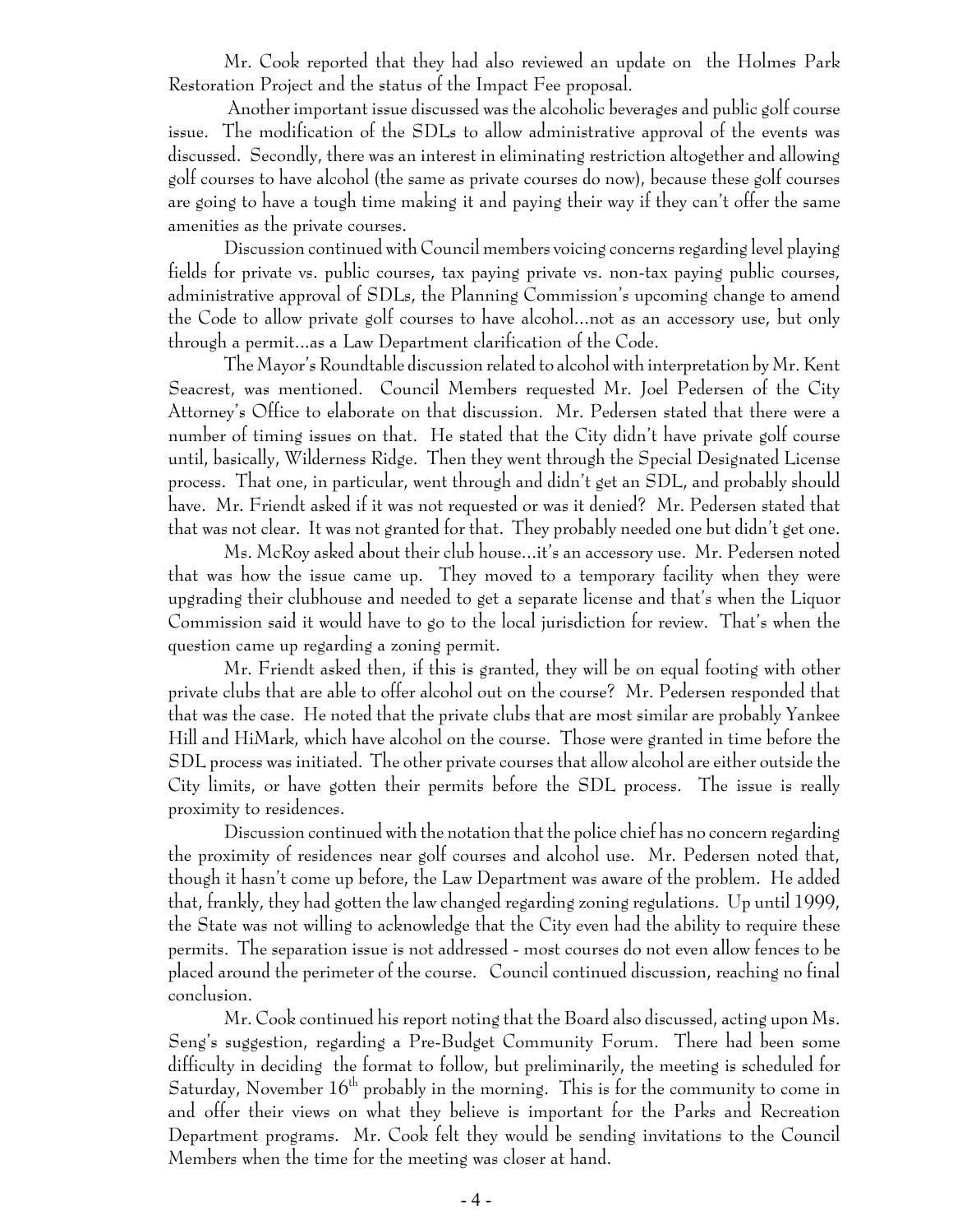Mr. Werner asked if the Board had discussed the Woods Park situation? Mr. Cook stated that they had discussed it in terms of what they had heard from Lynn Johnson about what they're doing now to make things better and how they're working with the neighborhood and how they want to have a... Mr. Werner asked at what point this project had ever been brought to the Parks & Recreation Advisory Board? Is that something that would normally have been brought to the Advisory Board? Mr. Cook stated that it had been brought to the Parks & Rec Board sometime back....under the Master Plan. No one came to the Parks & Rec Board to speak from the neighborhood, because they didn't know what was happening. He noted that he did not believe that the Park & Recs Board Members understood what the neighborhoods' feelings were regarding the project. That is a failure in the system, because if you get an endorsement from the Board on something nobody even knows about, then, it seems like a good endorsement, when in fact, the Board didn't even know about it.

The upcoming nude sculptured fountain [female figure] was discussed briefly. Council requested a picture of the sculpture which was being donated from a private source to the City.

Ms. McRoy asked about the park naming issue regarding a basketball court in her district. Mr. Cook stated that this issue is normally handled at the regular meetings and not at the retreats.

5. JOINT BUDGET COMMITTEE (McRoy/Seng) — *Held over from the October 7th "Noon" Agenda* Ms. Seng reported that they had recommended more money for Cedars, which is on the Council's Agenda for next week. The County and City will split the money which is being issued for the audit.

Ms. McRoy reported that the Region V issue had been discussed. Ms. Seng had an article from the newspaper on the County's budget woes which she shared with the Council Members.

 6. PUBLIC BUILDING COMMISSION (Camp/Seng) Report combined with earlier report above.

### 7. MULTICULTURAL ADVISORY COMMITTEE (McRoy) - No Report

8. BOARD OF HEALTH (Svoboda) Mr. Svoboda reported that the Board had passed everything that was included in the presentation on the proposed ordinances, with the exception of the commercial boarding kennels. That whole section was not passed on because there was some opposition there that put commercial boarding kennels that are currently outside the City limits, (but within the next five years will more than likely be annexed), in a huge competitive disadvantage if we were to adopt the ordinance in its present form. We tried to revolve it around zoning issues instead. He noted that he thought it had been worked out to where it could be passed. But, one of the big problems we have with it is that veterinarians are currently exempt under State Law from the kenneling limitations. Veterinarians are exempt for the sale of dog food, but they're not inspected. They do boarding of dogs -not just for health purposes- but for those going on vacations. They do things that are not inspected under our regulations, for which commercial boarding kennels must be. So, we're re-addressing that issue.

Otherwise, everything was passed and will be coming before the Council at a future date. He noted that his amendment for a cat restraint law failed for a lack of a second. Mr. Svoboda stated that he would more than likely not try to amend that at the Council level.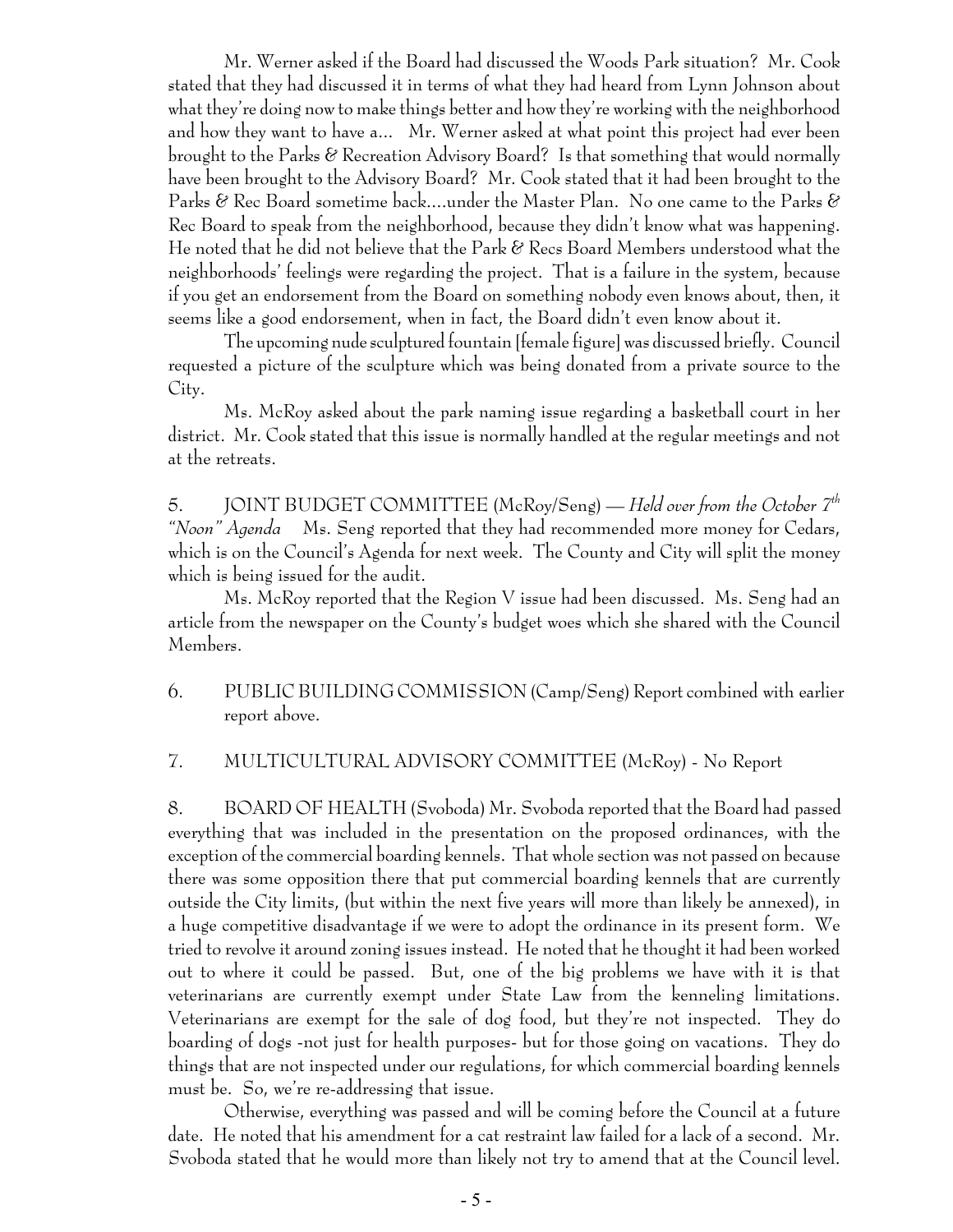He explained that he did not think it would be appropriate for him to move forward as a Board of Health representative, because no other Board of Health Member has that option to bring a failed amendment forward to Council. He did note that if anyone else on the Council would like to bring the issue forward before the Council body, they could discuss it.

Discussion ensued, and it was decided not to bring that issue forward at this time, though it was not ruled out indefinitely with Mr. Friendt indicating that he might be interested in bringing it forward at some point. Mr. Cook suggested that if anyone is thinking of promoting controversial amendments, they should try to do so in advance of the public hearings so the public knows what is being considered. Otherwise, he thought it would be proper for the Council to hold things over and give the public a chance to show up and address the controversial issue.

9. COMMUNITY DEVELOPMENT TASK FORCE - Special Meeting (Friendt) Mr. Friendt stated that the meeting he had not attended was poorly attended by all and no quorum was reached. That is why this special meeting was called.. At this meeting, they passed three agenda items - one being the Action Plan and one - a transfer of funds at the end of the budget session. Mr. Friendt noted that this was his introductory meeting, and they moved all three agenda items at once, which he challenged, but was shouted down. So it was a quick meeting.

OTHER MEETINGS - Ms. Seng noted that a meeting on the Community Learning Centers had been held. It was a luncheon that the Mayor had and, in case Council doesn't understand, there was a mailing sent to Council. She suggested that all Council members be sure to read that memo. It was from Bonnie Coffey & it offered a very good re-cap on community learning centers.

Ms. Seng also reported that the Antelope Valley is busy again, and now there are three small citizen sub-committees. She noted that Annette was on one, she was on one, and she thought that Glenn was serving on one. Mr. Friendt stated that he had declined committee membership. The three sub-groups are: East Downtown;, the Neighborhood, and Whittier Junior High areas. They're very busy. Mr. Friendt pointed out to the Other Council Members that there was a committee assignment available to anyone who might be interested. No one volunteered.

Mr. Werner asked how the mayor chose the appointments to these committees? Ms. Harrell noted that the appointments were distinguished between committees that are instituted by law, such as the Planning Commission, and those that are of a temporary nature, such as issue driven groups like the Billboard committee. Mr. Werner then asked, for instance, the distinction between the Financing and Antelope Valley Advisory Committee. Mr. Pedersen answered that the Antelope Valley Advisory Committees are set up in part through interlocal agreement, and in part through what the JAVA Board is doing. But, those were set up to be Mayoral appointments. The other ones are set up, some by ordinance and some even by charter; but appointment to those committees depends on whom is being advised. If they're advisory to the Council, then the Council may have role; but if they're advisory to the Mayor, the Council may not have a role. It depends on how the committees are set up and who they're advising.

Mr. Werner asked, specifically, about the Infrastructure Financing Committee. That was a committee that the Mayor ... decided to do. They wanted a Council representative. Ms. Harrell noted that the Mayor could have chosen A) to invite a City Council Member, individually, or B) to ask the City Council to select a member, or C) not to invite a Council member. Mr. Werner asked why the Mayor sometimes ask and sometimes he doesn't. Mr. Bowen stated that it was based on what the issue is. Mr. Harrell stated that it depends on the extent to which the Council is interested.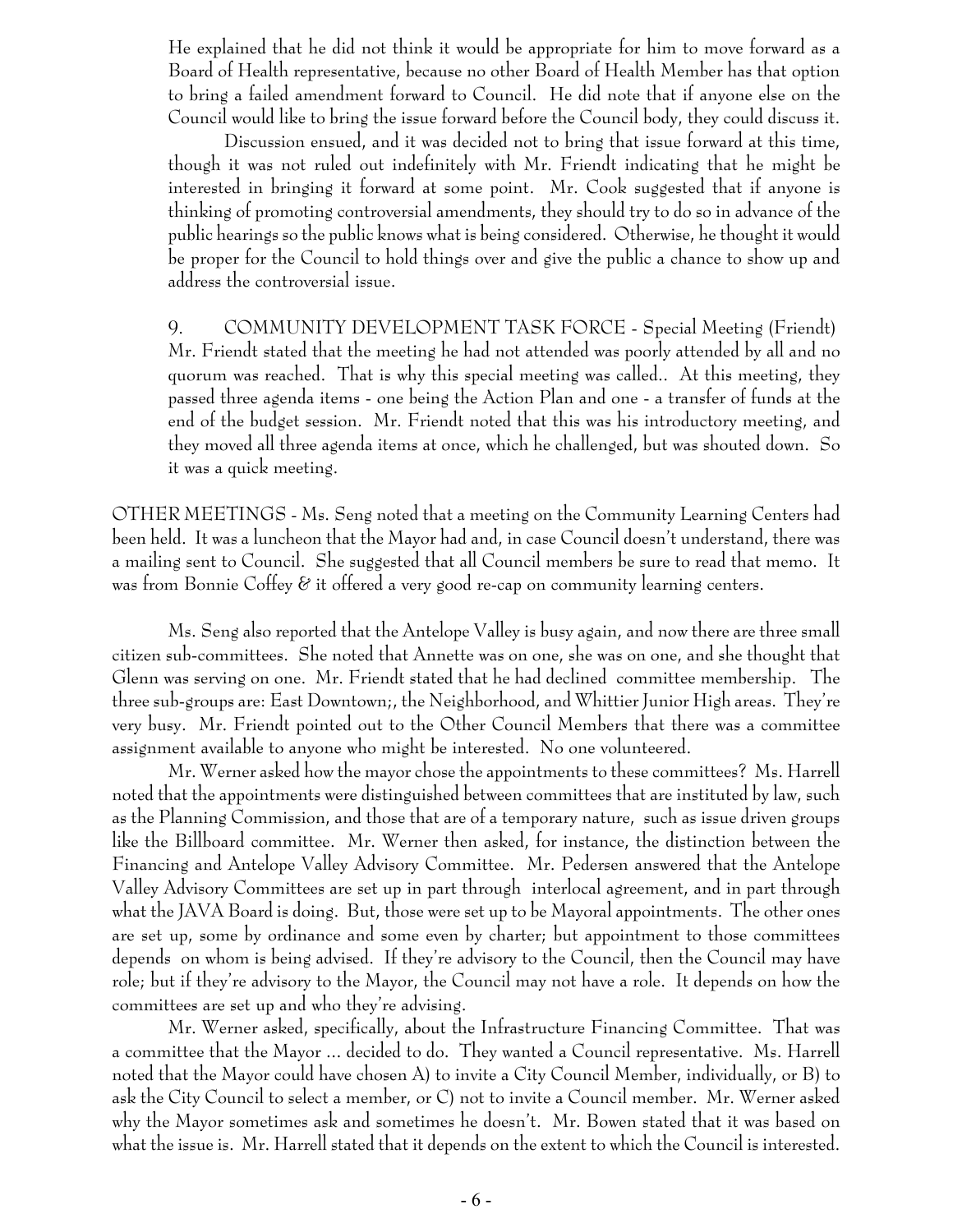**III. APPOINTMENTS/REAPPOINTMENTS** - Mr. Cook stated that, despite Council's action last week to waive the rules on the appointments, he did not want that to have sent a message that Council will "fix it" in the future. Please make sure that the timing is good on these appointment resolutions.

**IV. REQUESTS OF COUNCIL FROM MAYOR** - Mr. Bowen distributed material to Council which Staff did not receive nor was there an indication of what the material was. Mr. Bowen commented that he had spoken to the Omaha Council regarding the upcoming Joint meeting. The meeting will be held on **Wednesday, October 30th**, from **2:00 -4 :00 p.m.** at the **S.A.C. Museum** on Interstate I-80 near Mahoney Park.

Mr. Bowen informed Council that Georgia Glass, Personnel Director may not be at the Formal Council Meeting today to answer questions, but she would try her best to attend.

Mr. Bowen gave a quick review of the leases that are on the agenda for today's meeting. Mr. Pedersen stated that he would be at the meeting to answer any questions and he did have copies of the leases in question. He explained that Mr. Camp's conflict of interest has been noted, with the advice that he withdraw from the Chambers during discussion of the lease of his certain properties. Concerns of other Council members were addressed briefly covering such issues as the public hearing procedures to be followed and whether or not the owners had submitted any of the proposed agreements in writing. (None had been received - in writing). Questions would be answered at the meeting today.

## **V. MEETINGS/INVITATIONS** - Noted Without Significant Comment

### **VI. MISCELLANEOUS** -

1. Discussion of Information Services charges and service. (Requested by Jon Camp). — Held over from the October  $T^h$  "Noon" Agenda. The \$56.00 per hour charge by I.S. to service computer needs was questioned, especially if the problem is not corrected by the service call. Mr. Bowen suggested if the problem is not corrected, the bill could be disputed with I.S.

## **VII. COUNCIL MEMBERS**

## **JON CAMP** - No Further Comments

**JONATHAN COOK** - Mr. Cook asked if the Council was interested in any further followup with LPED. Mr. Werner noted that he was not satisfied with the information Council had been given. After having promised requested information, that information was not delivered and was denied in a very inappropriate manner. Their attitude had been very arrogant in response to Council inquiries. Mr. Werner offered to re-submit the inquiry if that would help. His main concern was with the exact gross square footage involved which had not matched the square footage information available from the County Assessor. After the audit had not answered the questions, Mr Werner felt it was a matter of accountability - accountability to which Council had the responsibility to hold the LPED group.